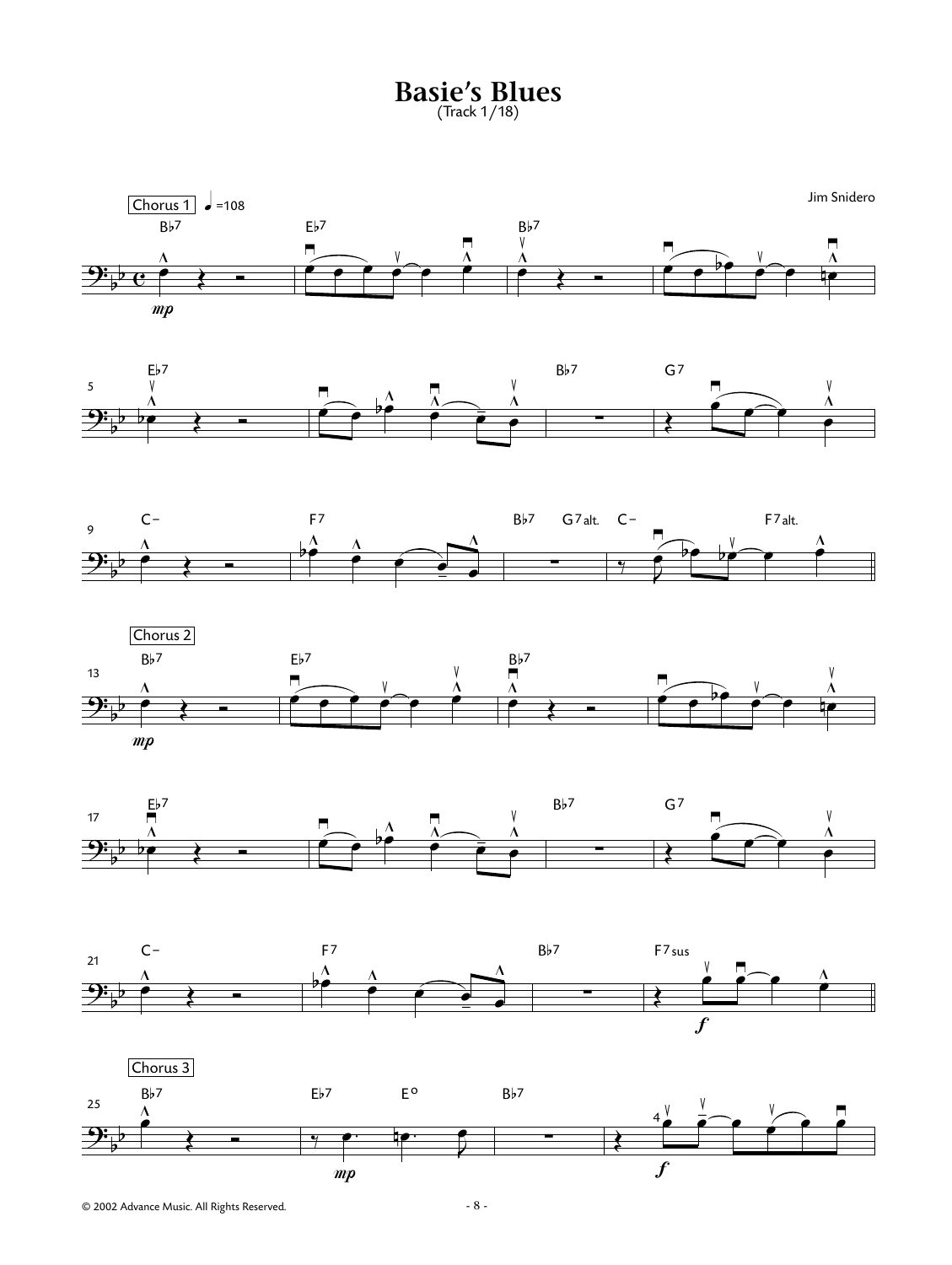**Morning Calm** (Track 2/19)



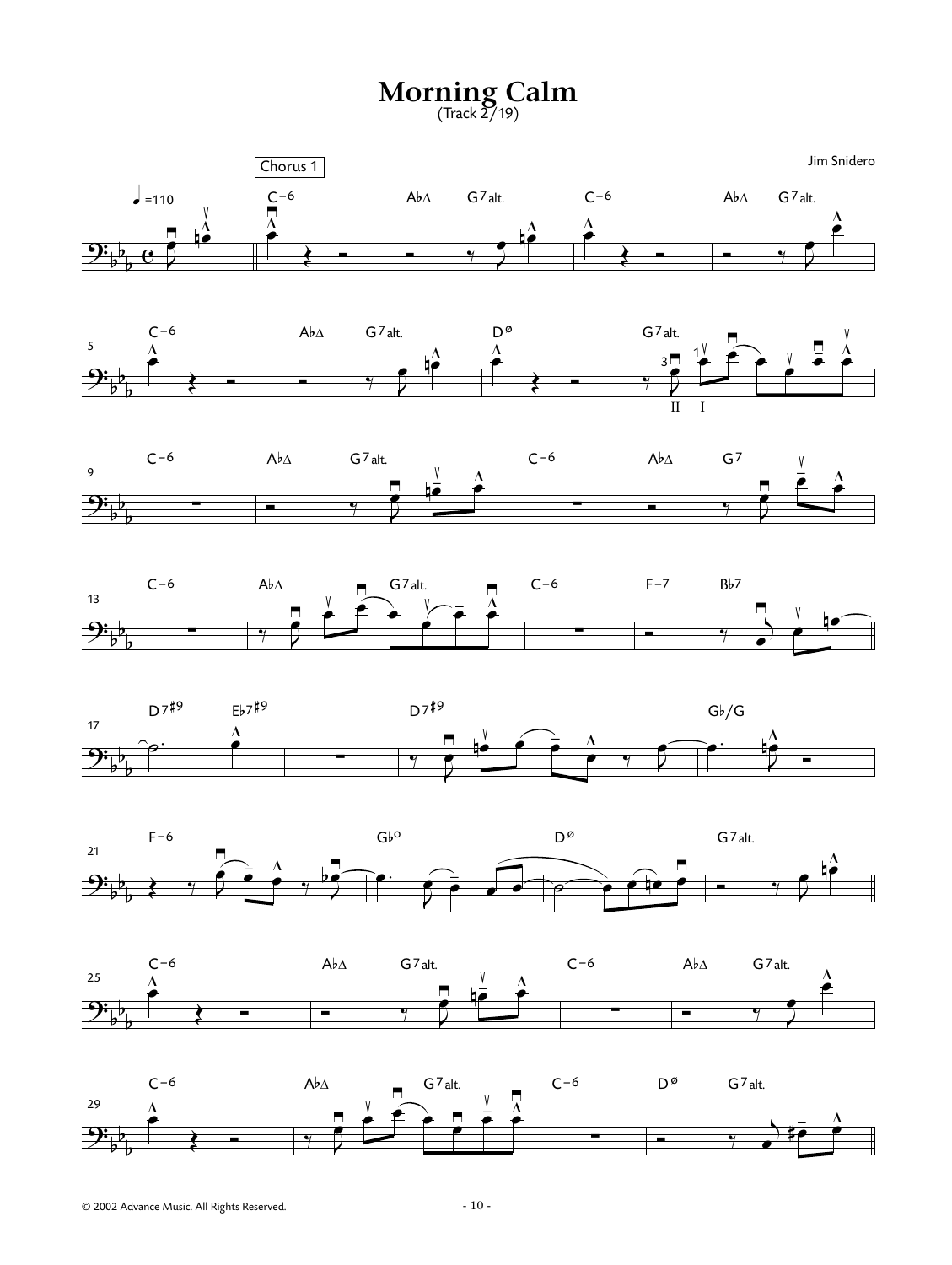**So Long Birdie** (Track 3/20)















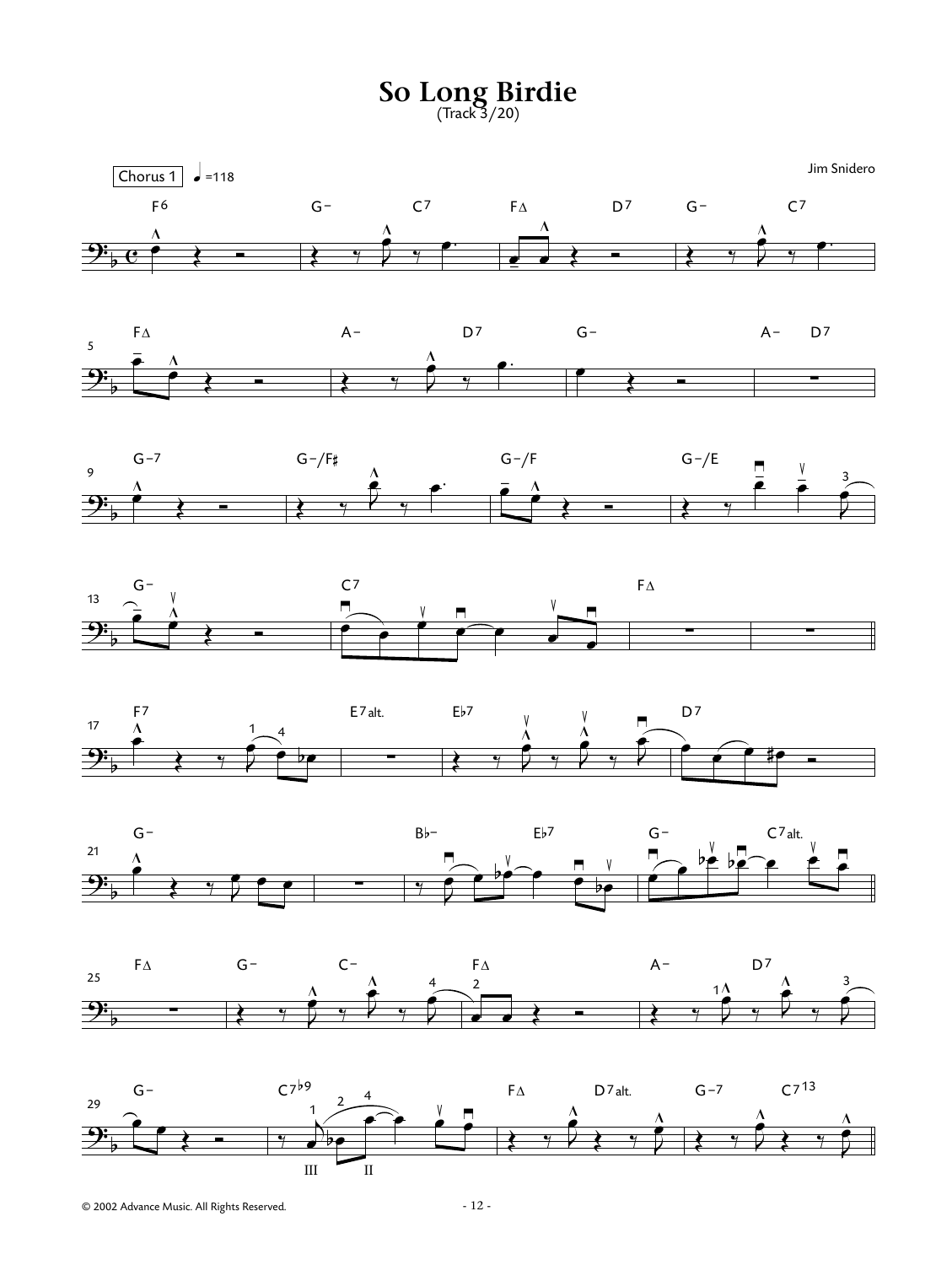**Hot and Humid**

(Track 4/21)

Jim Snidero















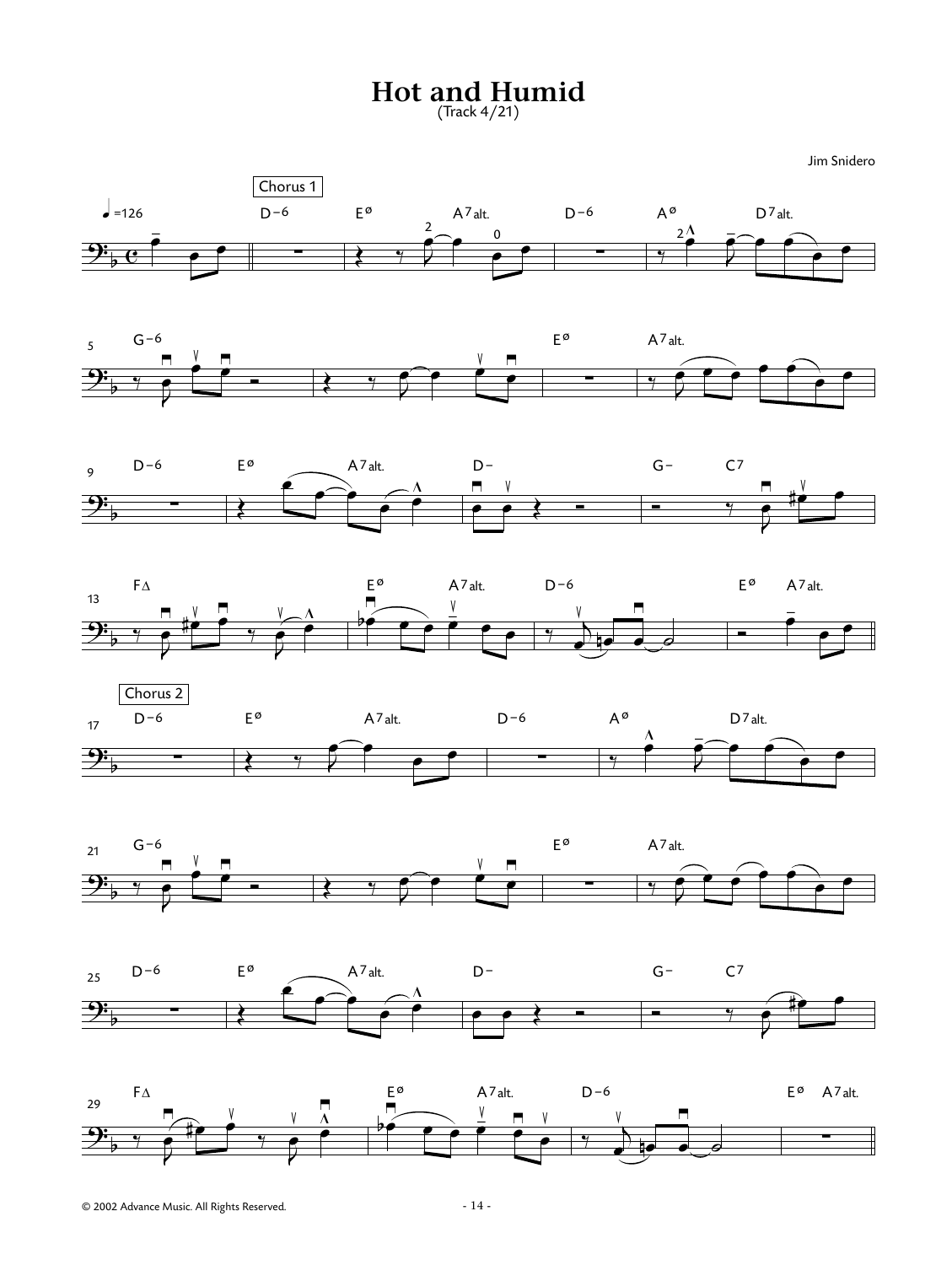











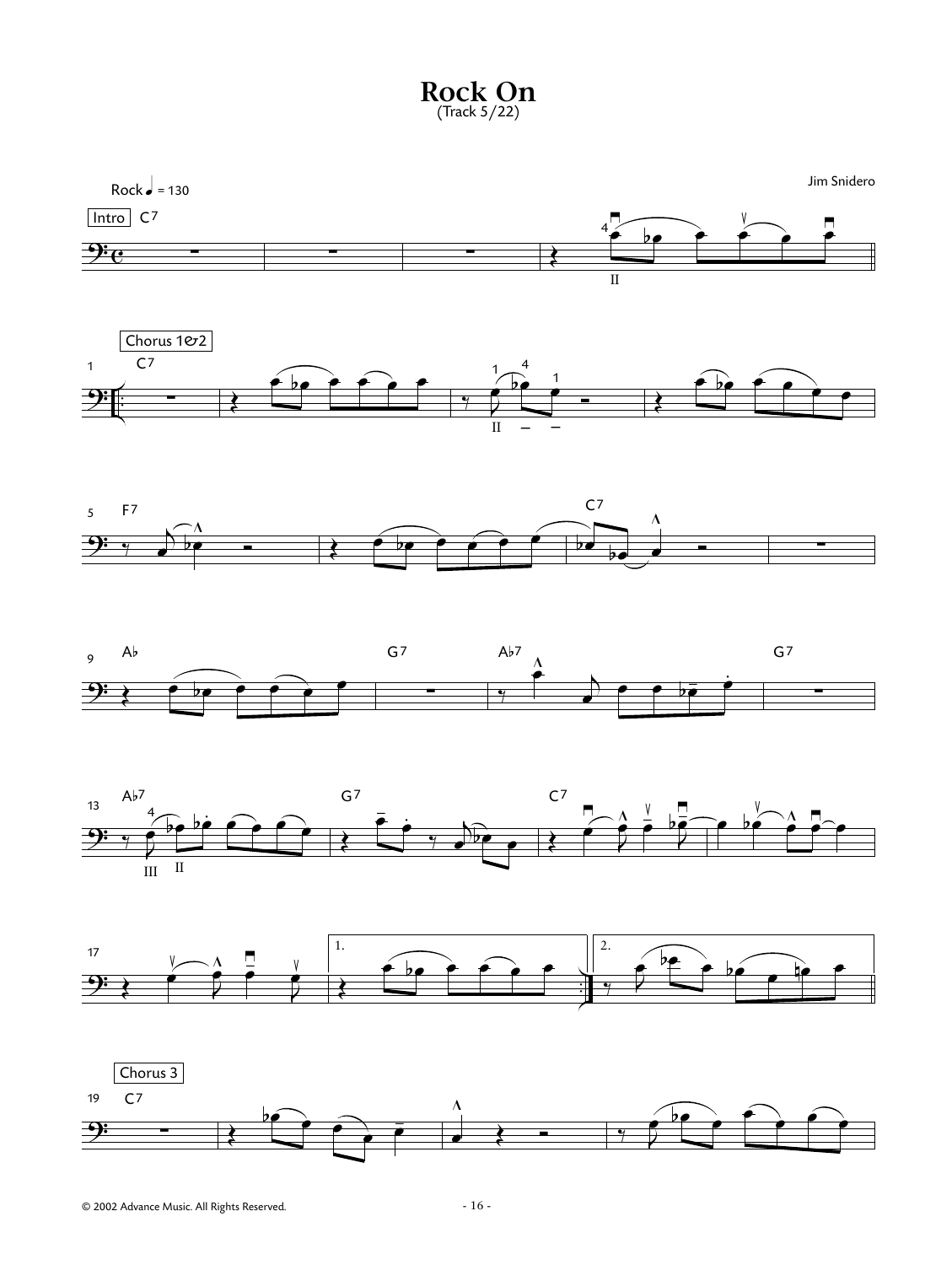**Important Events** (Track 6/23)

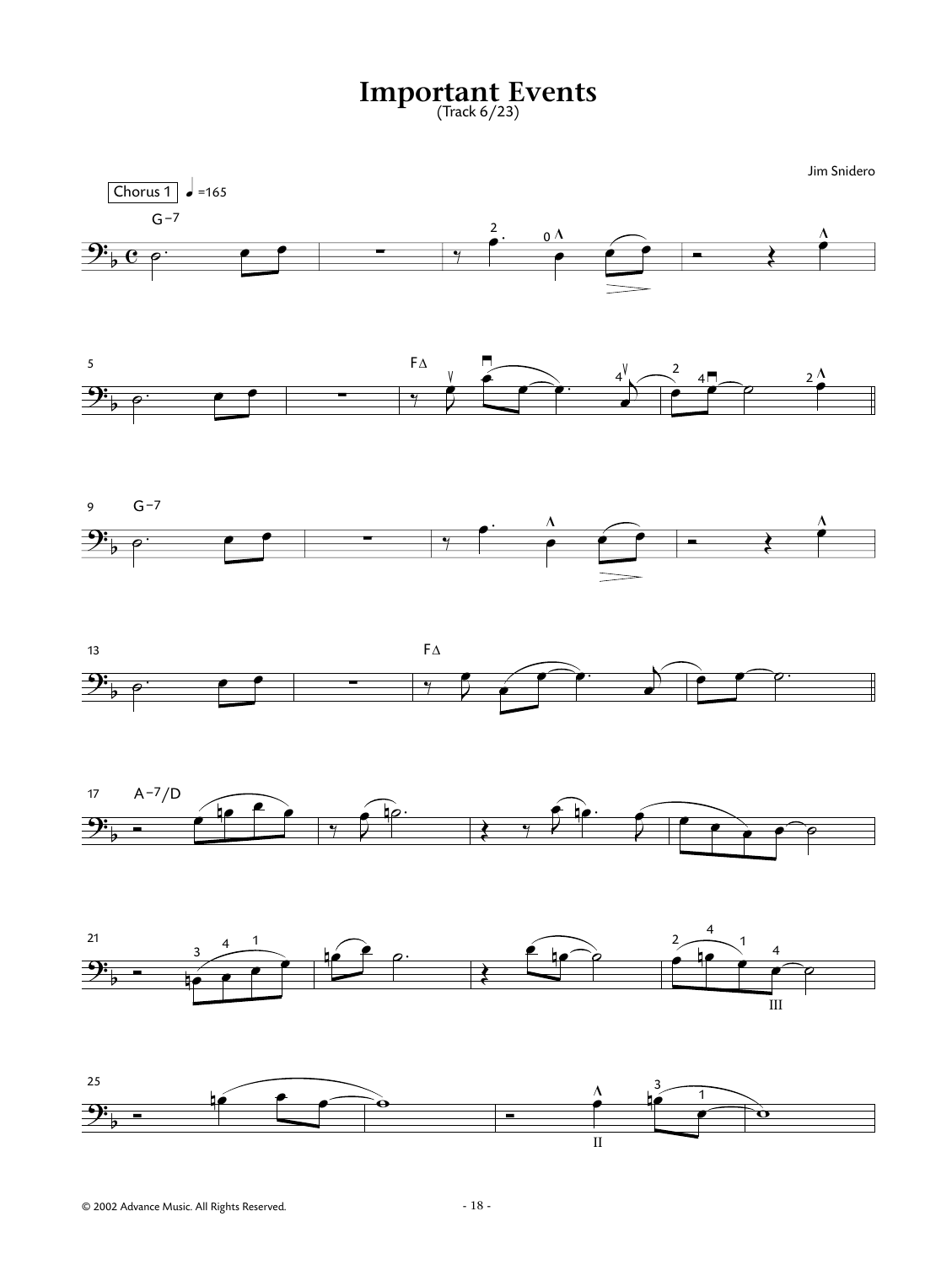**Shufflin' in F** (Track 7/24)

Jim Snidero













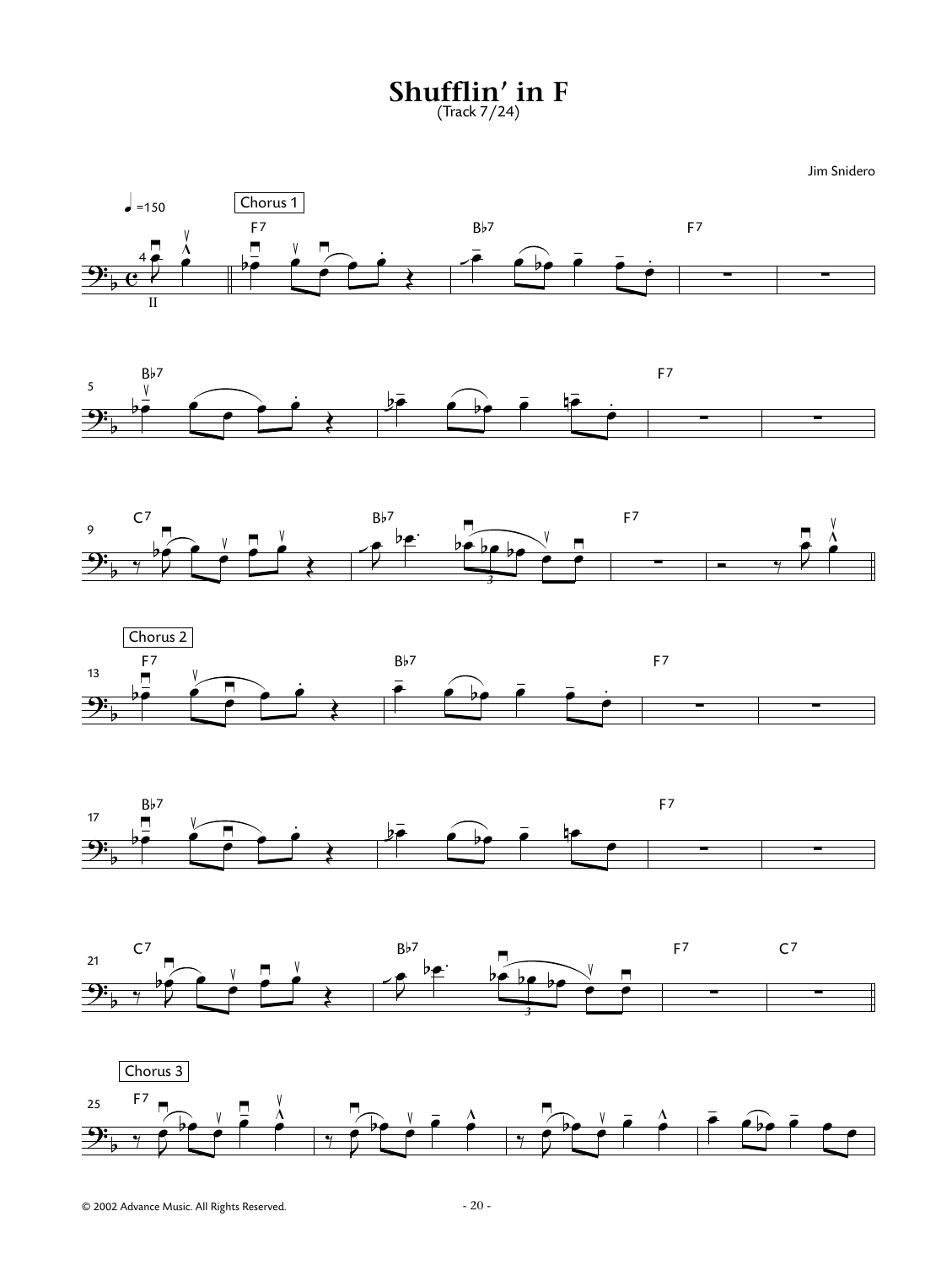## **Bossa at Night** (Track 8/25)











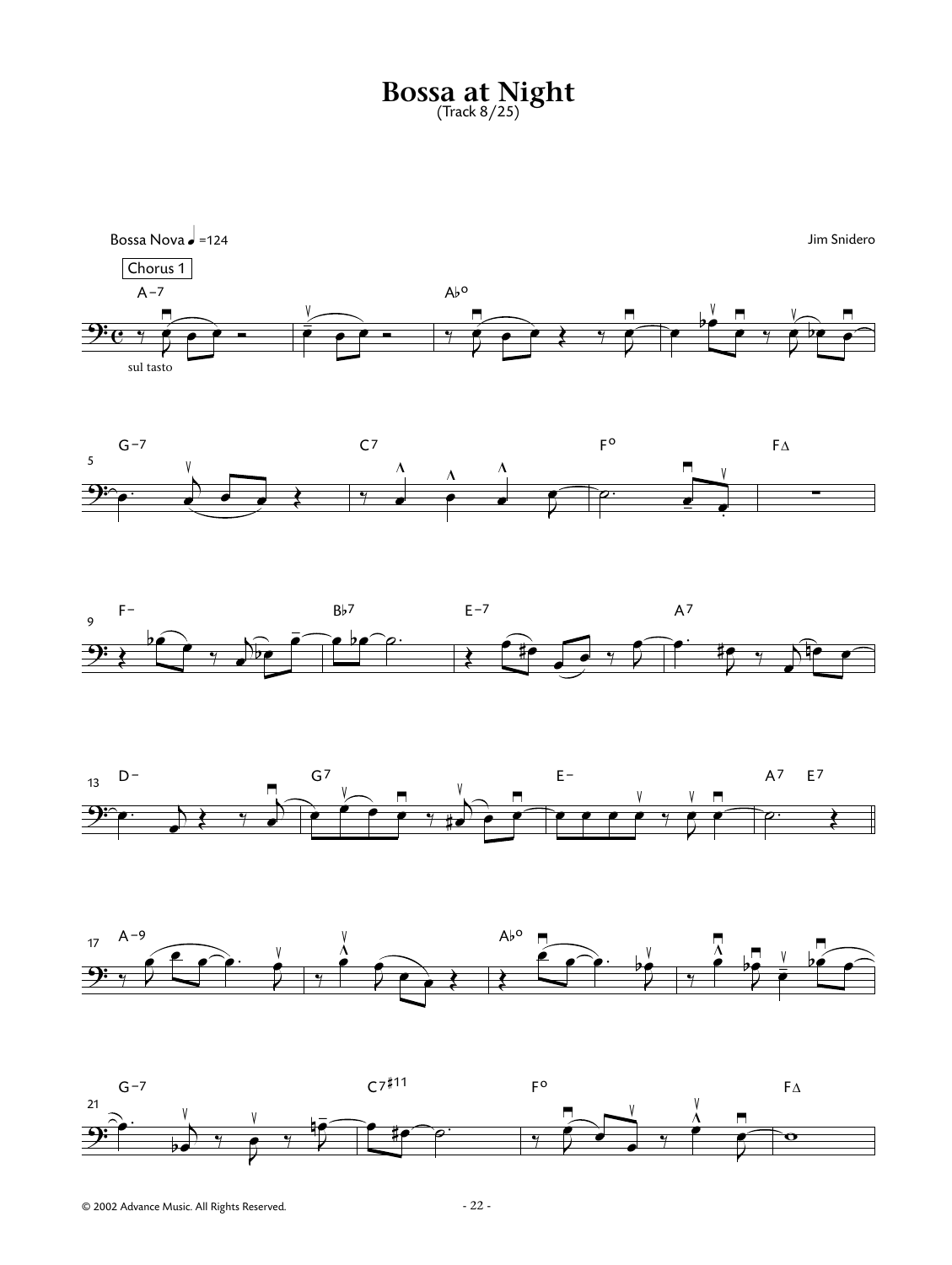**Duke's Convoy** (Track 9/26)

 $\equiv$ b l<br>h  $rac{b}{c}$ .<br>₹ Chorus 1 Latin  $\overline{a} = 82$  $\frac{1}{\sqrt{2}}$ I  $\frac{D}{2}$ œ  $\sum^{\frac{1}{2}}$ œ ≥ œ v 1<br>■ <u>b</u> bœ. <sup>≥</sup> <sup>j</sup> œ ≤  $C13^{b9#11}$  $\frac{1}{\sqrt{2}}$  $\frac{1}{\bullet}$ ≥  $\hat{b}$  $\blacksquare$   $\blacksquare$  $\frac{V}{2}$ ≤  $rac{p}{\sqrt{p}}$  $\frac{V}{2}$ ≤  $\begin{array}{c|c|c|c|c|c} \hline \bullet & \circ \\ \hline \end{array}$  $\overline{\mathbf{P}}$ b l<br>h l<br>h 5  $\overline{\phantom{a}}$  $\frac{v}{2}$  $\frac{1}{2}$ ≥  $\frac{1}{2}$ ≤  $\begin{array}{c|c} \hline \text{ } & \text{ } \\ \hline \text{ } & \text{ } \\ \hline \end{array}$  $\frac{D}{2}$ œ 2  $\frac{2}{2}$  $\frac{2}{\sqrt{2}}$  $\mathbf{h}^{\Lambda}$  $\bullet$   $\bullet$   $\bullet$   $\circ$   $\circ$  $\frac{V}{2}$ ≤  $rac{p}{\sqrt{p}}$  $\frac{V}{4}$ ≤  $\begin{array}{c|c|c|c|c} \hline \multicolumn{3}{c|}{\textbf{e}} & \multicolumn{3}{c}{\textbf{e}} \\ \hline \multicolumn{3}{c|}{\textbf{e}} & \multicolumn{3}{c}{\textbf{e}} \\ \hline \multicolumn{3}{c|}{\textbf{e}} & \multicolumn{3}{c}{\textbf{e}} \\ \hline \multicolumn{3}{c|}{\textbf{e}} & \multicolumn{3}{c}{\textbf{e}} \\ \hline \multicolumn{3}{c|}{\textbf{e}} & \multicolumn{3}{c}{\textbf{e}} \\ \hline \multicolumn{3}{c|}{\textbf{e}} & \multicolumn{$  $9\frac{1}{b}$  $\frac{1}{2}$ 9  $\frac{1}{\sqrt{2}}$  $\overrightarrow{ }$ œ  $\frac{1}{2}$  $rac{4}{5}$ 4  $\overline{a}$  $\overline{\phantom{a}}$  $\frac{1}{\sqrt{2}}$ 1 **T**  $\frac{1}{2}$ Ó <sup>œ</sup> ≥ œ ≤ œ ≥  $h^{\vee}$ ≤  $\bullet$   $\bullet$   $\bullet$  $\overline{\mathbf{A}}$  $\vec{5}$ ≥  $\frac{1}{\sqrt{2}}$ ∏  $\overline{\phantom{a}}$ ≥  $\overline{\phantom{a}}$ œ - ≥  $\overline{\mathbf{P}}$ b  $\overline{\phantom{a}}$ <sup>b</sup> . .<br>7 13  $\overline{\phantom{a}}$  $\frac{1}{2}$ œ ≥  $\frac{v}{2}$ ≤  $F-6$  $\circ$   $\overline{\circ}$   $\overline{\circ}$ **P** ≤  $G^{\emptyset}$   $C^7$ alt. F∸<br>he  $\begin{array}{ccc} \overline{\bullet} & \overline{\bullet} \\ \hline \end{array}$  $\widehat{\cdot}$   $\stackrel{\frown}{\cdot}$  $\overline{\phantom{a}}$ G  $F-7$ ∑  $2\frac{1}{b}$ b l<br>h l<br>h 17 Swing  $\overline{\Theta}$ F7  $\overline{\mathbf{r}}$  $\frac{\Lambda}{2}$ n  $\frac{1}{\sqrt{2\pi}}$  $\overbrace{\phantom{aaaaa}}^{'}$ Ó  $\frac{1}{2}$ b  $\frac{1}{2}$ l<br>h 21  $\begin{array}{c|c}\n & \vee & \downarrow \\
\hline\n & \bullet & \end{array}$ n<br>m∞ Bb7  $\overline{a}$ .  $\blacksquare$ ≤ œ - ≥  $\equiv$  $\overline{\phantom{a}}$ Ó  $\equiv$ b  $\frac{1}{\mathbf{k}}$ l<br>h 25  $\begin{array}{c|c} & & 1 \\ \hline \hline & & \end{array}$  $\frac{1}{\epsilon}$ œ Eb7  $\circ$   $\bullet$   $\circ$   $\circ$ œ  $\sqrt{2}$ Jim Snidero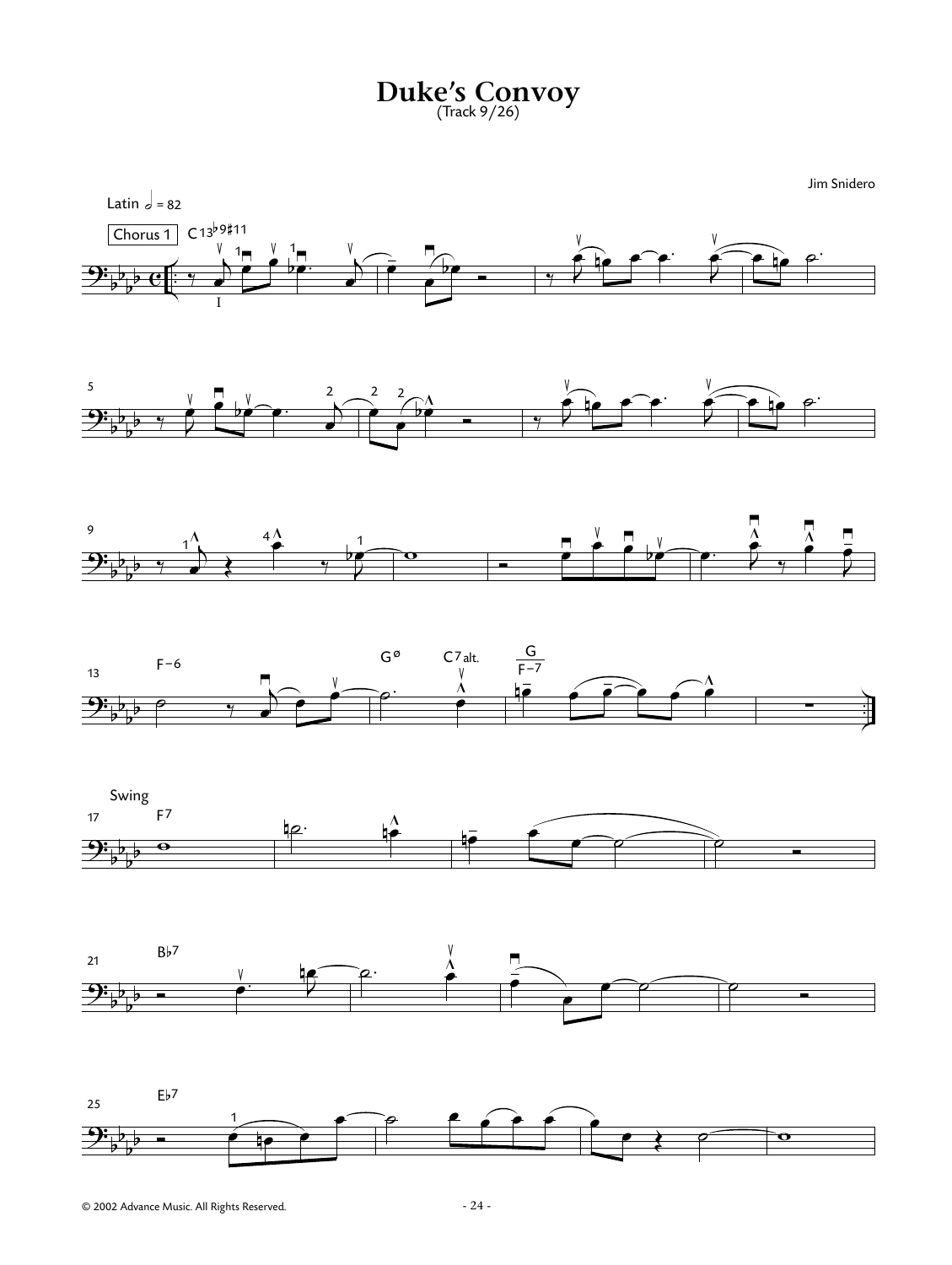## **Mist and Grits**

(Track 10/27)



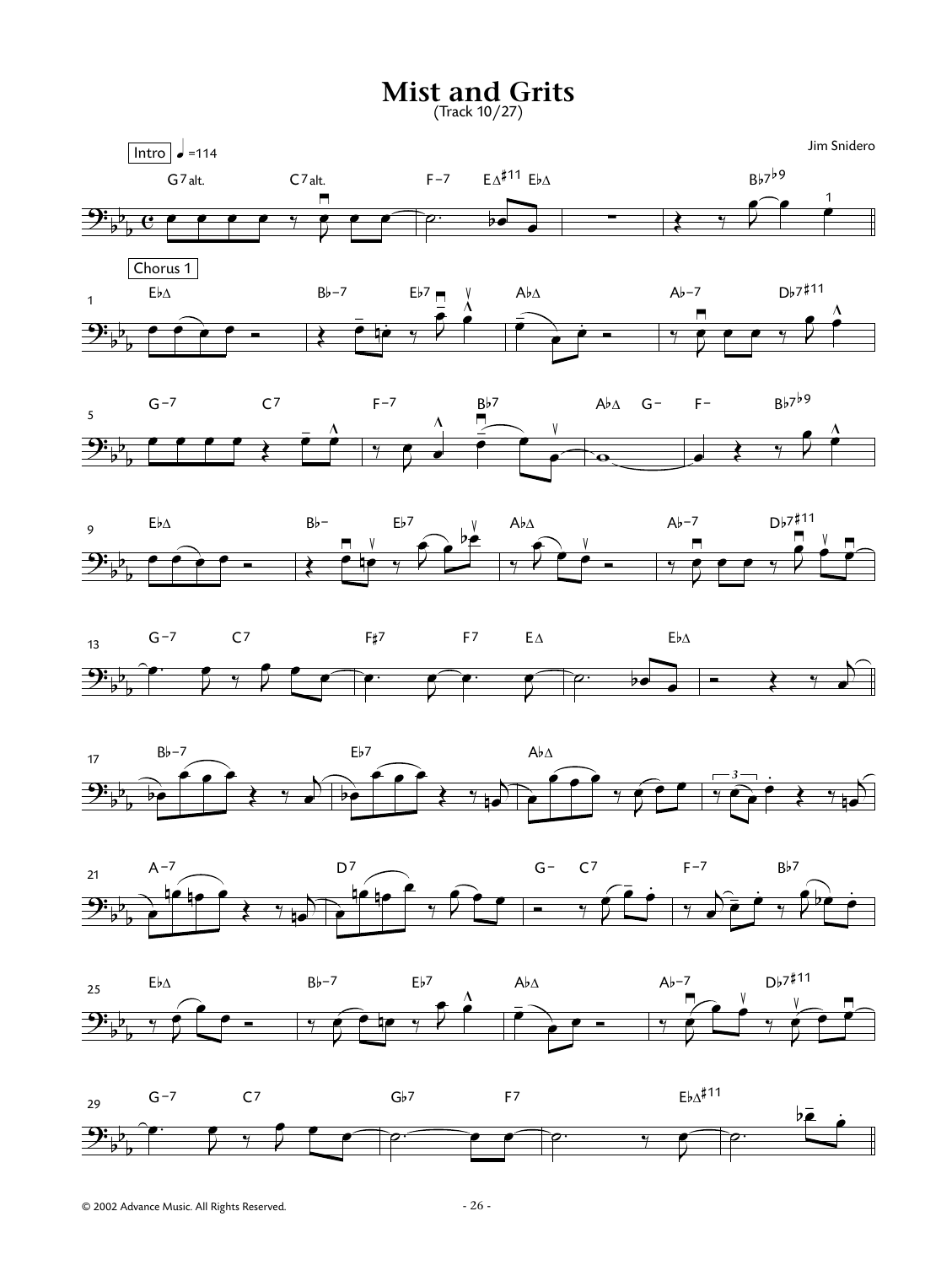## **Caliente Blues**

(Track 11/28)

















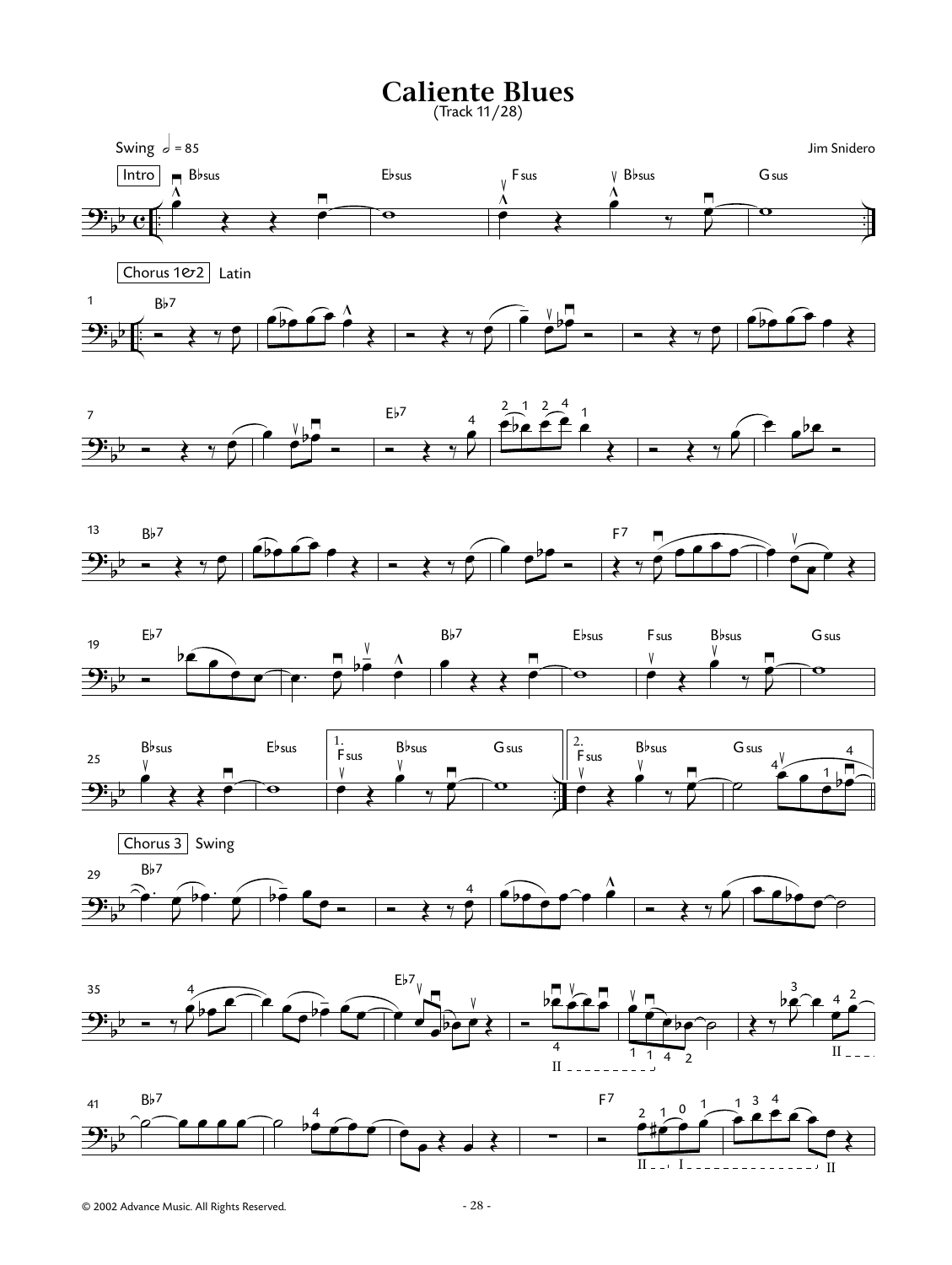## **Prince Charming** (Track 12/29)

Jim Snidero

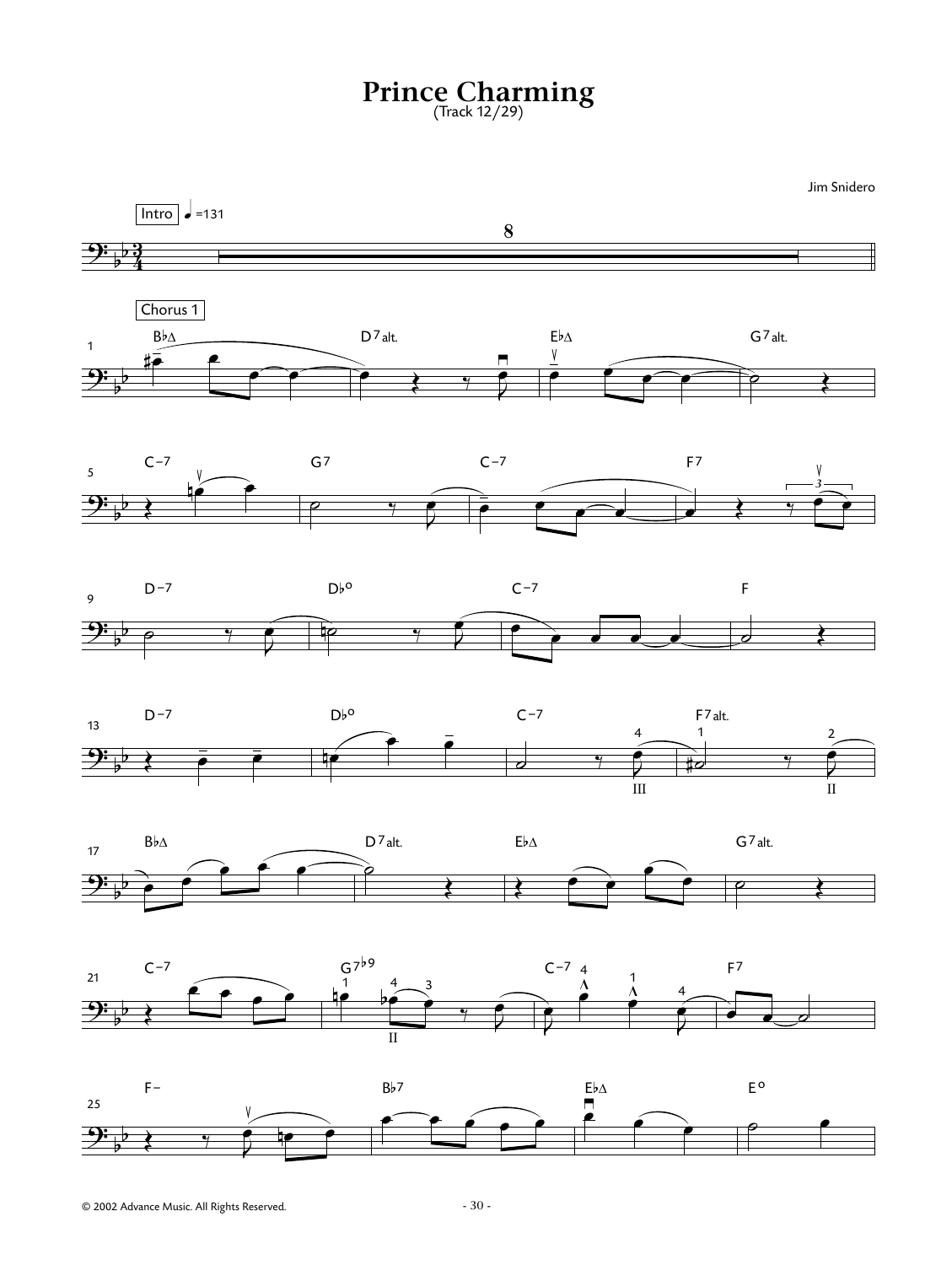**Bird's Backyard**

(Track 13/30)













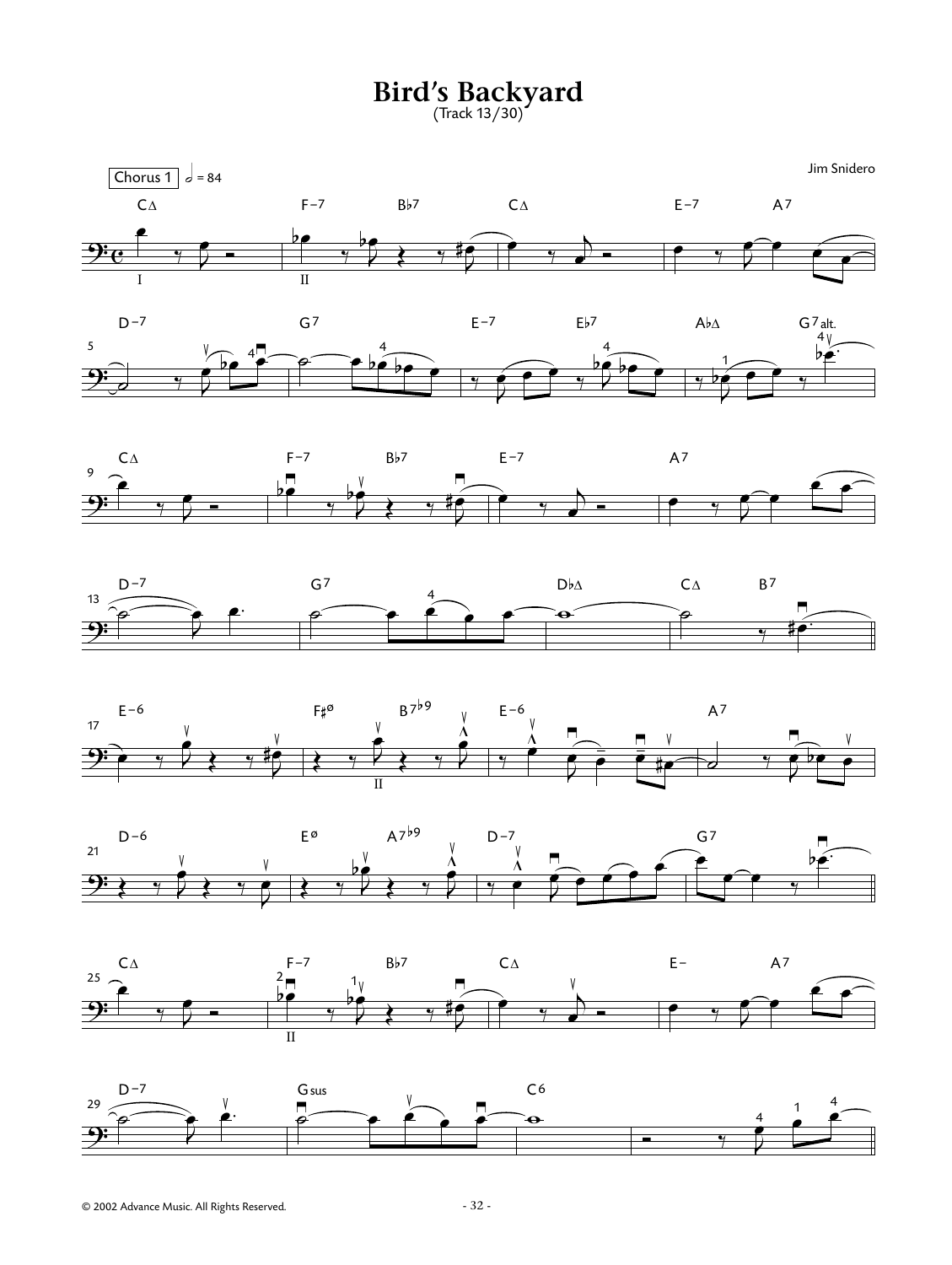